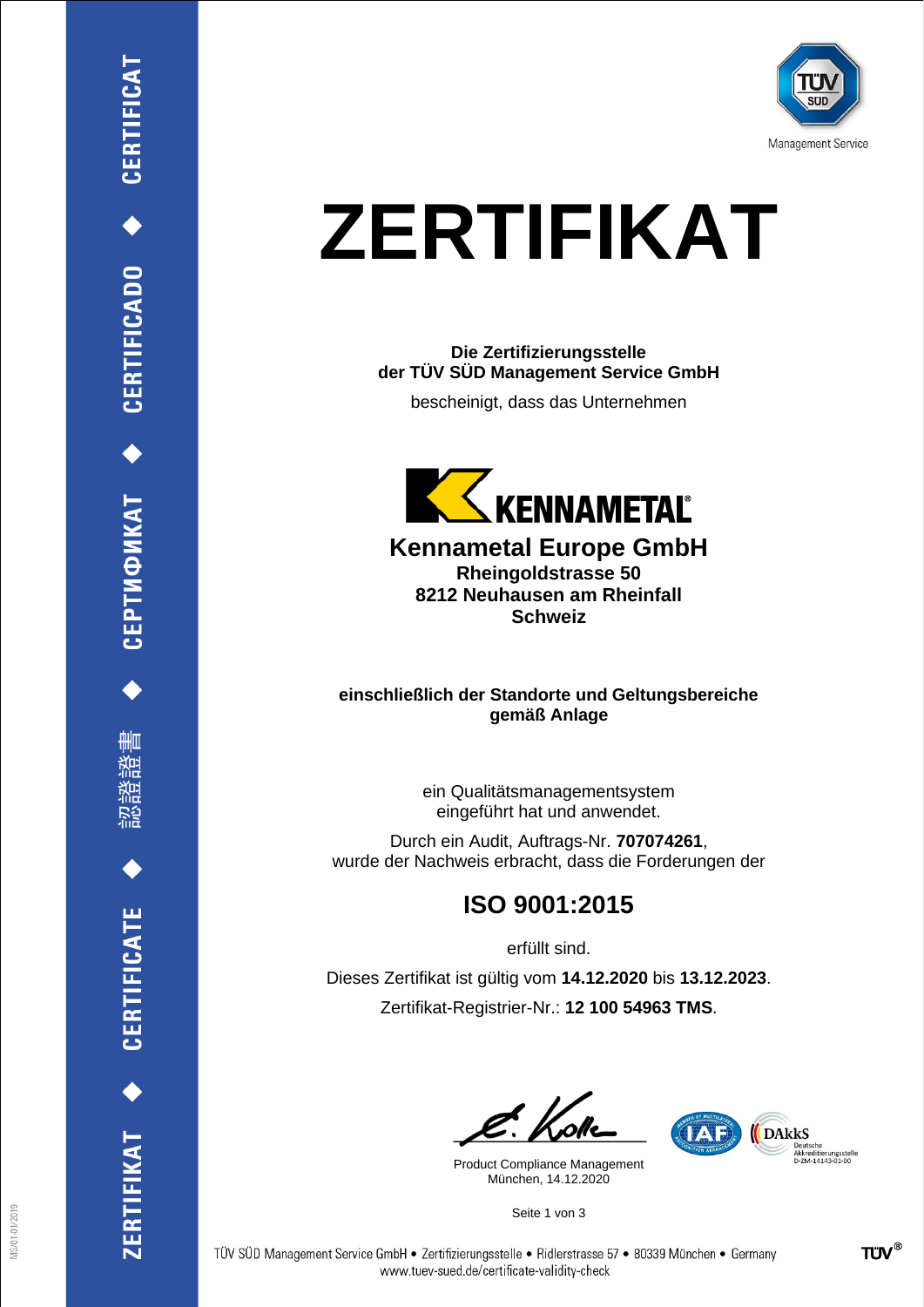







### **Anlage zur Zertifizierungsurkunde Nr.: 12 100 54963 TMS**

| <b>Standorte</b>                                                                                              | Geltungsbereich                                                                                                                                                                             |
|---------------------------------------------------------------------------------------------------------------|---------------------------------------------------------------------------------------------------------------------------------------------------------------------------------------------|
| <b>Kennametal Europe GmbH</b><br>Rheingoldstrasse 50<br>8212 Neuhausen am Rheinfall, Schweiz                  | Europäisches Headquarter<br>mit der Leitungsfunktion von allen Kernprozessen                                                                                                                |
| <b>Kennametal Produktions</b><br>GmbH & Co. KG<br>Altweiherstrasse 27 -31<br>91320 Ebermannstadt, Deutschland | Herstellung von Hartmetall- und Keramik-<br>Schneidkörpern. Beschichtung von<br>Schneidkörpern und Bohrwerkzeugen.<br>Bearbeitung von Konstruktionsbauteilen                                |
| Kennametal Widia Produktions<br>GmbH & Co. KG<br>Münchener Str. 125-127<br>45145 Essen, Deutschland           | Herstellung von Hartmetall-Werkzeugen<br>und Hartmetallen für die Zerspanung,<br>Verschleißschutz und Umformtechnik                                                                         |
| <b>Kennametal Shared Services GmbH</b><br>Wehlauer Str. 73<br>90766 Fürth, Deutschland                        | Entwicklung, Technologie- und Servicebereich<br>für Werkzeuge und Systeme aus Hartmetallen<br>und anderen Hartstoffen für die Metallzerspanung<br>und andere industrielle Anwendungen       |
| <b>Widia GmbH</b><br>Alte Werkstrasse 5<br>07426 Königsee-Rottenbach, Deutschland                             | Schleifen von Vollhartmetall-Bohrwerkzeugen                                                                                                                                                 |
| <b>Kennametal Produktions</b><br>GmbH & Co. KG<br>Eckersdorfer Str. 10<br>95490 Mistelgau, Deutschland        | Herstellung und Vertrieb von Hartmetall-,<br>Schwermetall- und Cermet-Produkten,<br>Wendeplatten-Rohlingen, Bohrer-Rohlingen,<br>Konstruktionsbauteilen und Hartmetallpulvern               |
| <b>Kennametal Produktions</b><br>GmbH & Co. KG<br>An der alten Naab 1<br>92507 Nabburg, Deutschland           | Produktion von Trägerwerkzeugen,<br>Vollhartmetallwerkzeugen und Hartmetall-, PKD-,<br>CBN-bestückten Werkzeugen für die<br>Anwendungsbereiche Drehen, Fräsen, Bohren,<br>Senken und Reiben |
| <b>Kennametal Produktions</b><br><b>GmbH &amp; Co.KG</b><br>Schlörstr. 4<br>92507 Nabburg, Deutschland        | Produktion von Trägerwerkzeugen zum Drehen,<br>Fräsen, Bohren, Senken und<br>hydraulischen Dehnspannfuttern                                                                                 |

Solk

Product Compliance Management München, 14.12.2020



Seite 2 von 3

www.tuev-sued.de/certificate-validity-check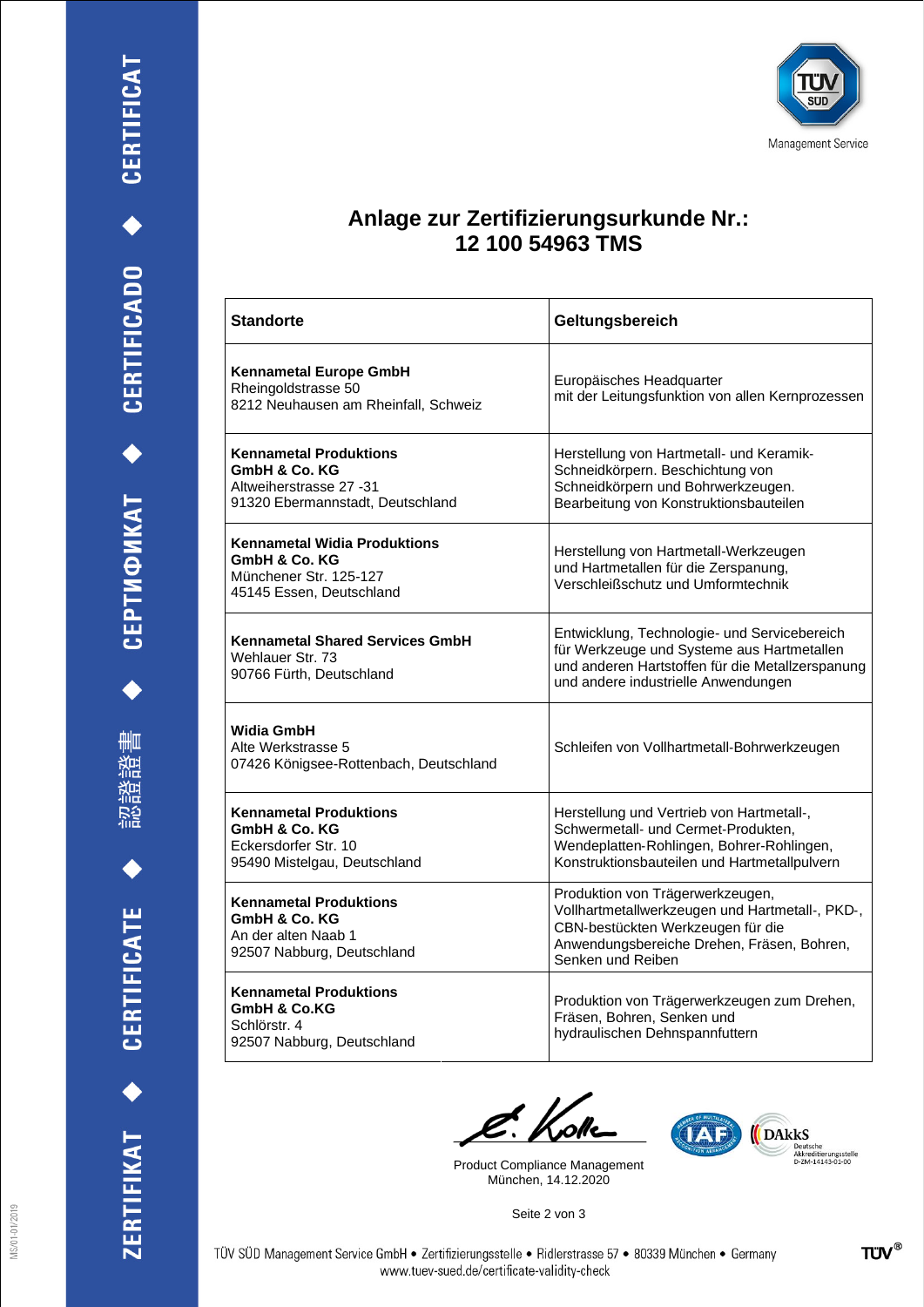

### **Anlage zur Zertifizierungsurkunde Nr.: 12 100 54963 TMS**

| <b>Standorte</b>                                                                                                 | Geltungsbereich                                                                                                                                                |
|------------------------------------------------------------------------------------------------------------------|----------------------------------------------------------------------------------------------------------------------------------------------------------------|
| <b>Kennametal Produktions</b><br>GmbH & Co.KG<br><b>Braunetsriether Weg 31</b><br>92648 Vohenstrauß, Deutschland | Schleifen von<br>Vollhartmetall-, Bohr- und Fräswerkzeugen                                                                                                     |
| <b>Kennametal Deutschland GmbH</b><br>Raiffeisenstr. 10<br>61191 Rosbach vor der Höhe, Deutschland               | Vertrieb von Werkzeugen und Systemen aus<br>Hartmetallen und anderen Hartstoffen für<br>die Metallzerspanung und andere<br>industrielle Anwendungen            |
| Kennametal Sintec Keramik GmbH<br>Ingenrieder Str. 2<br>86956 Schongau, Deutschland                              | Herstellung und Vertrieb von<br>Verdampferschiffchen, Bornitrid-<br>Verbundkeramiken, heißgepreßtem Bornitrid,<br>Borcarbid, Siliziumnitrid und Siliciumcarbid |





E. Koll

Product Compliance Management München, 14.12.2020

Seite 3 von 3



MS/01-01/2019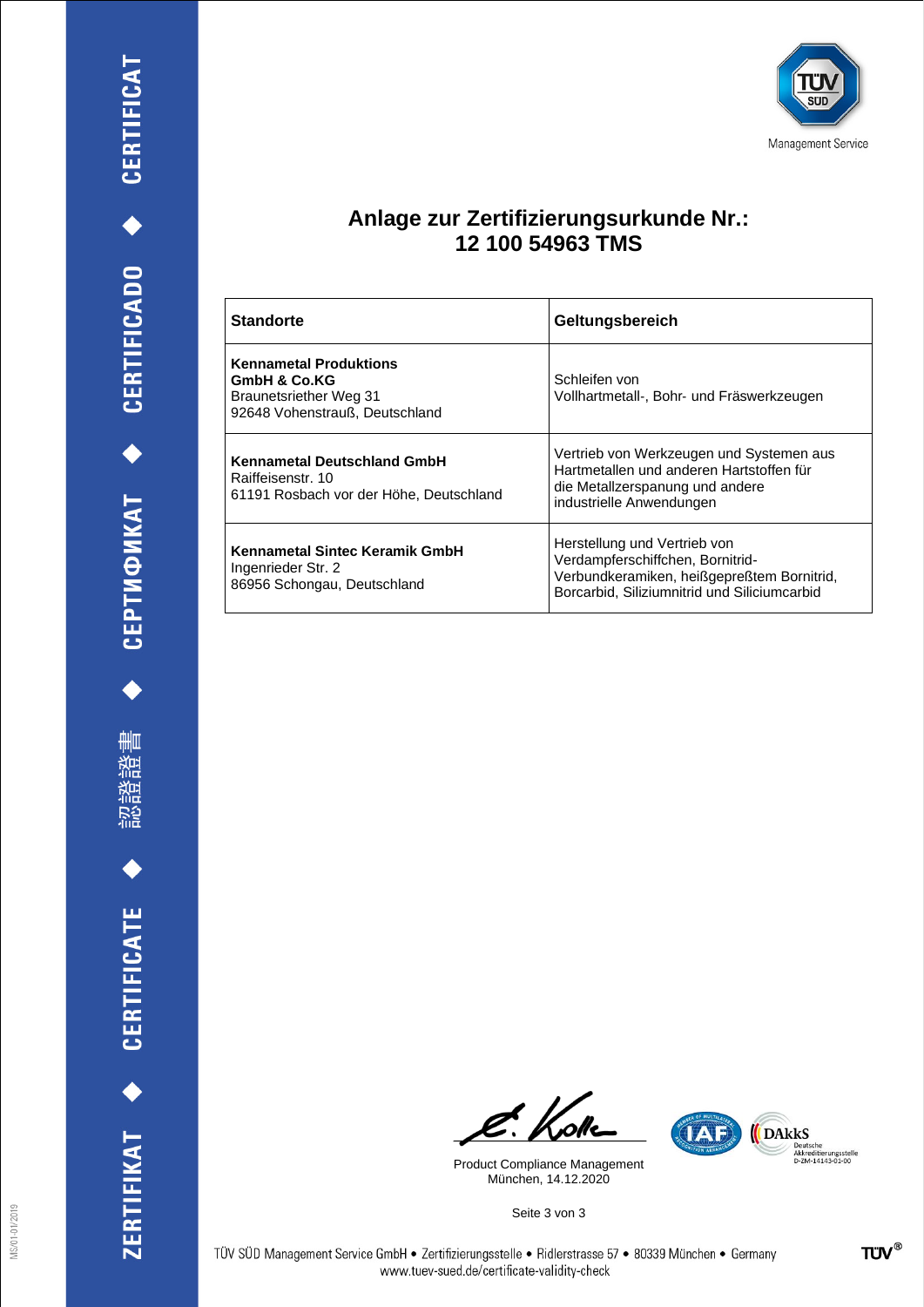

# **CERTIFICATE**

**The Certification Body of TÜV SÜD Management Service GmbH**

certifies that



**Kennametal Europe GmbH Rheingoldstrasse 50 8212 Neuhausen am Rheinfall Switzerland**

**including the sites and scope of application see enclosure**

> has established and applies a Quality Management System.

An audit was performed, Order No. **707074261**.

Proof has been furnished that the requirements according to

### **ISO 9001:2015**

are fulfilled.

The certificate is valid from **2020-12-14** until **2023-12-13**. Certificate Registration No.: **12 100 54963 TMS**.

Product Compliance Management Munich, 2020-12-14



Page 1 of 3

CEPTИФИКАТ ◆ CERTIFICADO ◆ CERTIFICAT

删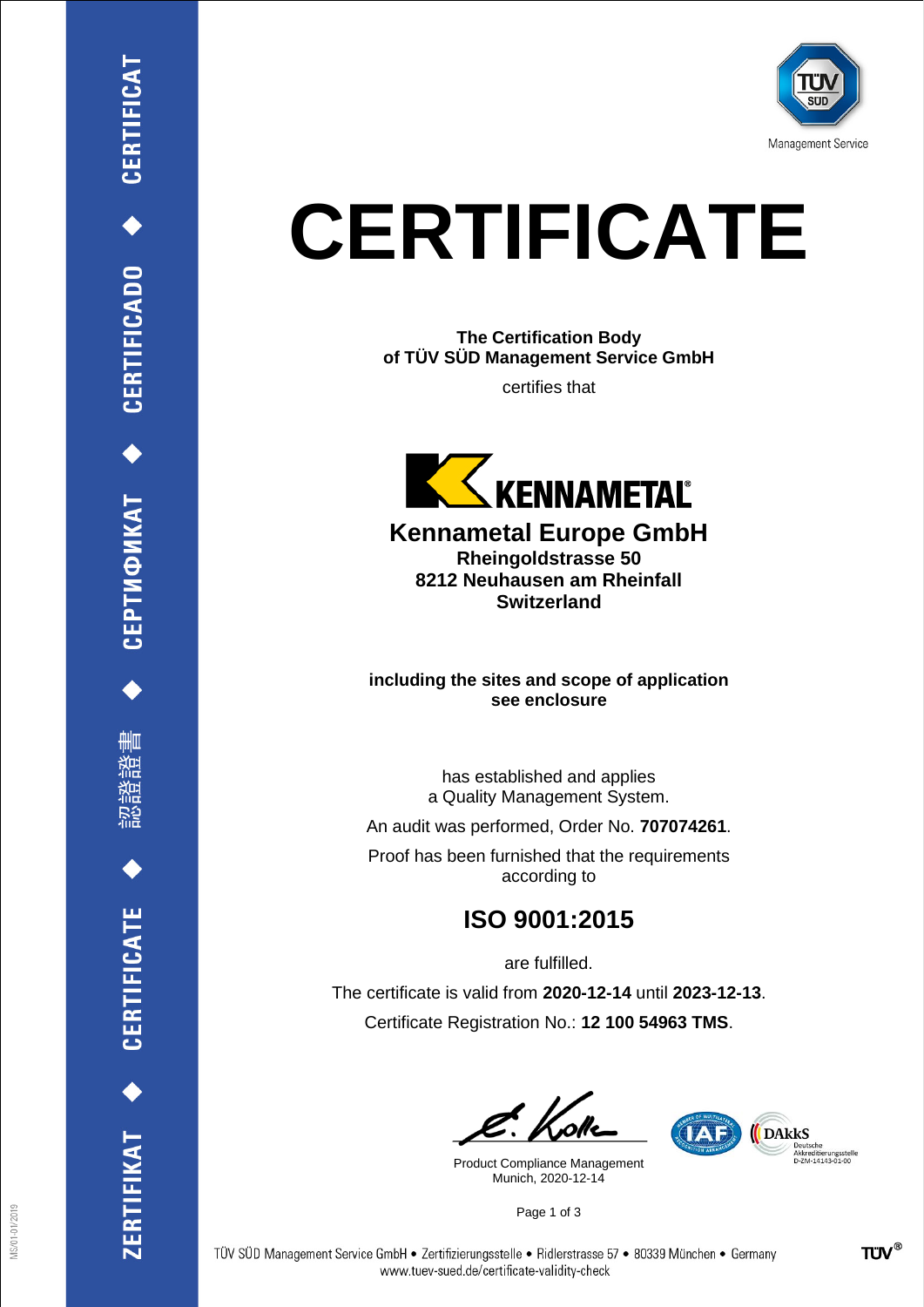





### **Enclosure of Certificate Registration No.: 12 100 54963 TMS**

| <b>Sites</b>                                                                                              | Scope of application                                                                                                                                                   |
|-----------------------------------------------------------------------------------------------------------|------------------------------------------------------------------------------------------------------------------------------------------------------------------------|
| <b>Kennametal Europe GmbH</b><br>Rheingoldstrasse 50<br>8212 Neuhausen am Rheinfall, Switzerland          | European Headquarter<br>with Lead function for all core processes                                                                                                      |
| <b>Kennametal Produktions</b><br>GmbH & Co. KG<br>Altweiherstrasse 27 -31<br>91320 Ebermannstadt, Germany | Production of carbide and ceramic inserts.<br>Coating of inserts and round tools.<br>Processing of engineered components                                               |
| <b>Kennametal Widia Produktions</b><br>GmbH & Co. KG<br>Münchener Str. 125-127<br>45145 Essen, Germany    | Production of carbide tools and carbides<br>for metal cutting, wear protection<br>and metal forming                                                                    |
| <b>Kennametal Shared Services GmbH</b><br>Wehlauer Str. 73<br>90766 Fürth, Germany                        | Development, Technology and Service Areas for<br>tools and systems from hard metals and other<br>hard materials for metal cutting and other<br>industrial applications |
| <b>Widia GmbH</b><br>Alte Werkstrasse 5<br>07426 Königsee-Rottenbach, Germany                             | Grinding of solid carbide drills                                                                                                                                       |
| <b>Kennametal Produktions</b><br>GmbH & Co. KG<br>Eckersdorfer Str. 10<br>95490 Mistelgau, Germany        | Production and sales of carbide, heavy metal<br>and cermet products, insert blanks, drill blanks,<br>engineered products and carbide powder                            |
| <b>Kennametal Produktions</b><br>GmbH & Co. KG<br>An der alten Naab 1<br>92507 Nabburg, Germany           | Production of tool holders, solid carbide tools<br>and carbide-, PCD-, CBN-tipped tools<br>for applications turning, milling, drilling,<br>countersinking and reaming  |
| <b>Kennametal Produktions</b><br><b>GmbH &amp; Co.KG</b><br>Schlörstr. 4<br>92507 Nabburg, Germany        | Production of tool holders for turning, milling,<br>boring and countersinking and<br>hydraulic expansion chucks                                                        |

jolle

Product Compliance Management Munich, 2020-12-14



Page 2 of 3